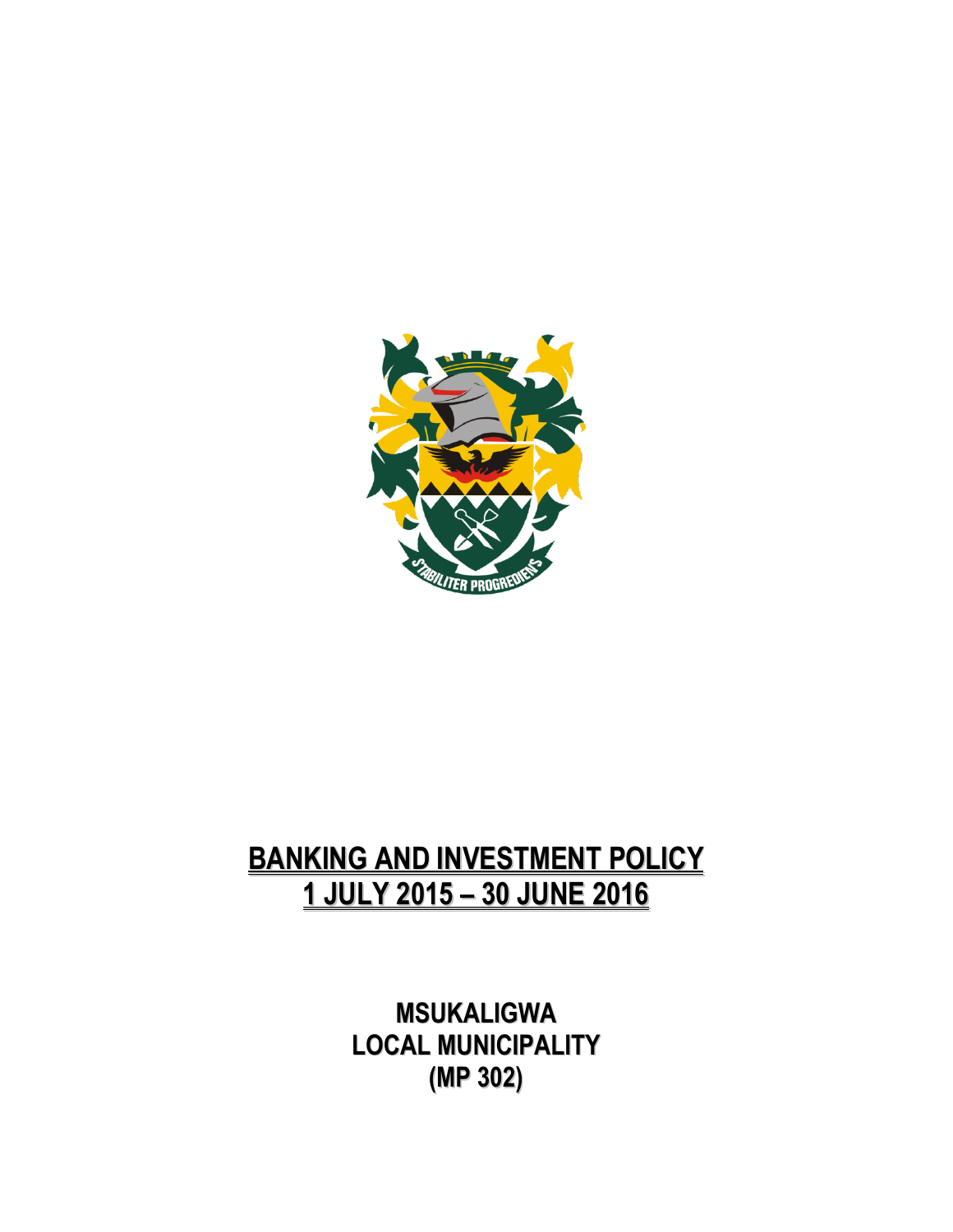## **I N D E X**

| 1.  | <b>DEFINITIONS</b>                                             |                                                                                                                                                                              | 1                                                                       |
|-----|----------------------------------------------------------------|------------------------------------------------------------------------------------------------------------------------------------------------------------------------------|-------------------------------------------------------------------------|
| 2.  | <b>INTRODUCTION</b>                                            |                                                                                                                                                                              | 1                                                                       |
| 3.  | <b>OBJECTIVE OF INVESTMENT POLICY</b>                          |                                                                                                                                                                              | 1                                                                       |
| 4.  | <b>EFFECTIVE CASH MANAGEMENT</b>                               |                                                                                                                                                                              | $\mathbf{2}$                                                            |
|     | 4.1<br>4.2<br>4.3<br>4.4                                       | <b>Cash Collection</b><br><b>Payments to Creditors</b><br><b>Management of Inventory</b><br><b>Cash Management Programme</b>                                                 | $\mathbf 2$<br>$\mathbf 2$<br>$\overline{\mathbf{3}}$<br>$\overline{3}$ |
| 5.  | <b>INVESTMENT ETHICS</b>                                       |                                                                                                                                                                              | 4                                                                       |
| 6.  | <b>INVESTMENT PRINCIPLES</b>                                   |                                                                                                                                                                              | 4                                                                       |
|     | 6.1<br>6.2<br>6.3<br>6.4<br>6.5                                | <b>Limiting Exposure</b><br><b>Risk and Return</b><br><b>Payment of Commission</b><br><b>Call Deposits and Fixed Deposits</b><br><b>Restriction on Tenure of Investments</b> | 4<br>4<br>4<br>$\overline{\mathbf{5}}$<br>5                             |
| 7.  | <b>CONTROL OVER INVESTMENTS</b>                                |                                                                                                                                                                              | 5                                                                       |
| 8.  | <b>OTHER EXTERNAL INVESTMENTS</b>                              |                                                                                                                                                                              | 6                                                                       |
| 9.  | <b>BANKING ARRANGEMENTS</b>                                    |                                                                                                                                                                              | 6                                                                       |
| 10. | <b>RAISING OF DEBT</b>                                         |                                                                                                                                                                              | 6                                                                       |
| 11. | <b>INVESTMENTS FOR THE REDEMPTION OF LONG-TERM LIABILITIES</b> |                                                                                                                                                                              | 7                                                                       |
| 12. | <b>INTEREST ON INVESTMENTS</b>                                 |                                                                                                                                                                              | 7                                                                       |
|     | <b>ANNEXURE "A"</b><br>8                                       |                                                                                                                                                                              |                                                                         |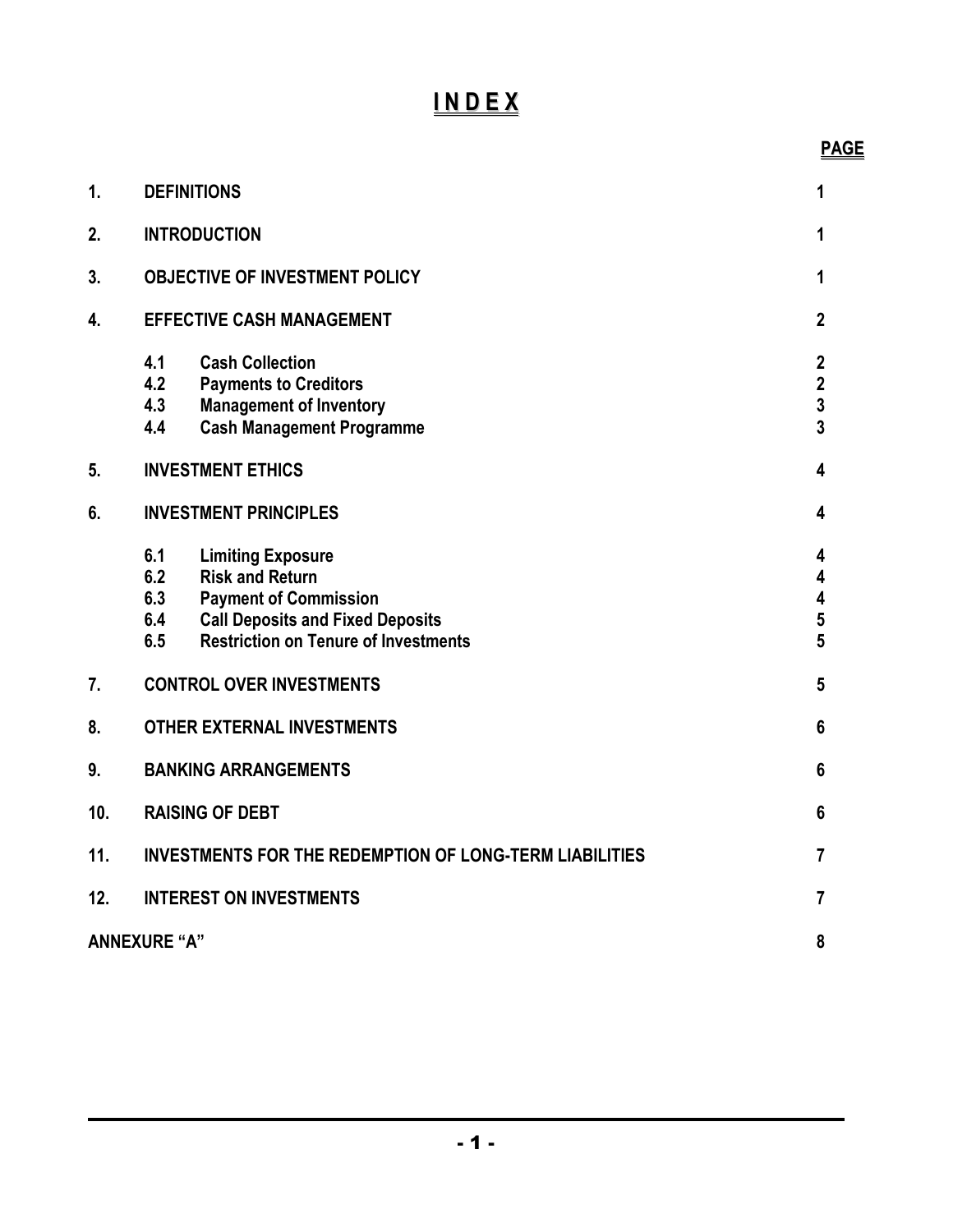# **BANKING AND INVESTMENT POLICY**

#### **11. I** DEFINITIONS

**"GAMAP"** means Generally Accepted Municipal Accounting Practice. "GRAP" means Generally Recognised Accounting Practice

#### **22. .. I INTRODUCTION**

The municipality shall at all times manage its banking arrangements and investments and conduct its cash management policy in compliance with the provisions of and any further prescriptions made by the Minister of Finance in terms of the Local Government: Municipal Finance Management Act, 2003 (Act No. 56 of 2003).

#### **33. ICCLICITIVE OF INVESTMENT POLICY**

The Council of the municipality is the trustee of the public revenues which it collects, and it therefore has an obligation to the community to ensure that the municipality's cash resources are managed effectively and efficiently.

The Council therefore has a responsibility to invest these public revenues knowledgeably and judiciously, and must be able to account fully to the community in regard to such investments.

The investment policy of the municipality is therefore aimed at gaining the highest possible return on investments, without incurring undue risks, during those periods when cash revenues are not needed for capital or operational purposes. The effectiveness of the investment policy is dependent on the accuracy of the municipality's cash management programme, which must identify the amounts surplus to the municipality's needs, as well as the time when and period for which such revenues are surplus.

#### **44. IEEFFECTIVE CASH MANAGEMENT**

## **4.1 Cash Collection**

All monies due to the municipality must be collected as soon as possible, either on or immediately after due date, and banked on a daily basis,where possible.

The respective responsibilities of the Chief Financial Officer and other Heads of Departments in this regard is defined in a code of financial practice approved by the Municipal Manager and the Chief Financial Officer, and this code of practice is attached as Annexure "A" to this policy.

The unremittant support of and commitment to the municipality's credit control policy, both by the Council and the municipality's officials, is an integral part of proper cash collections, and by approving the present policy the Council pledges itself to such support and commitment.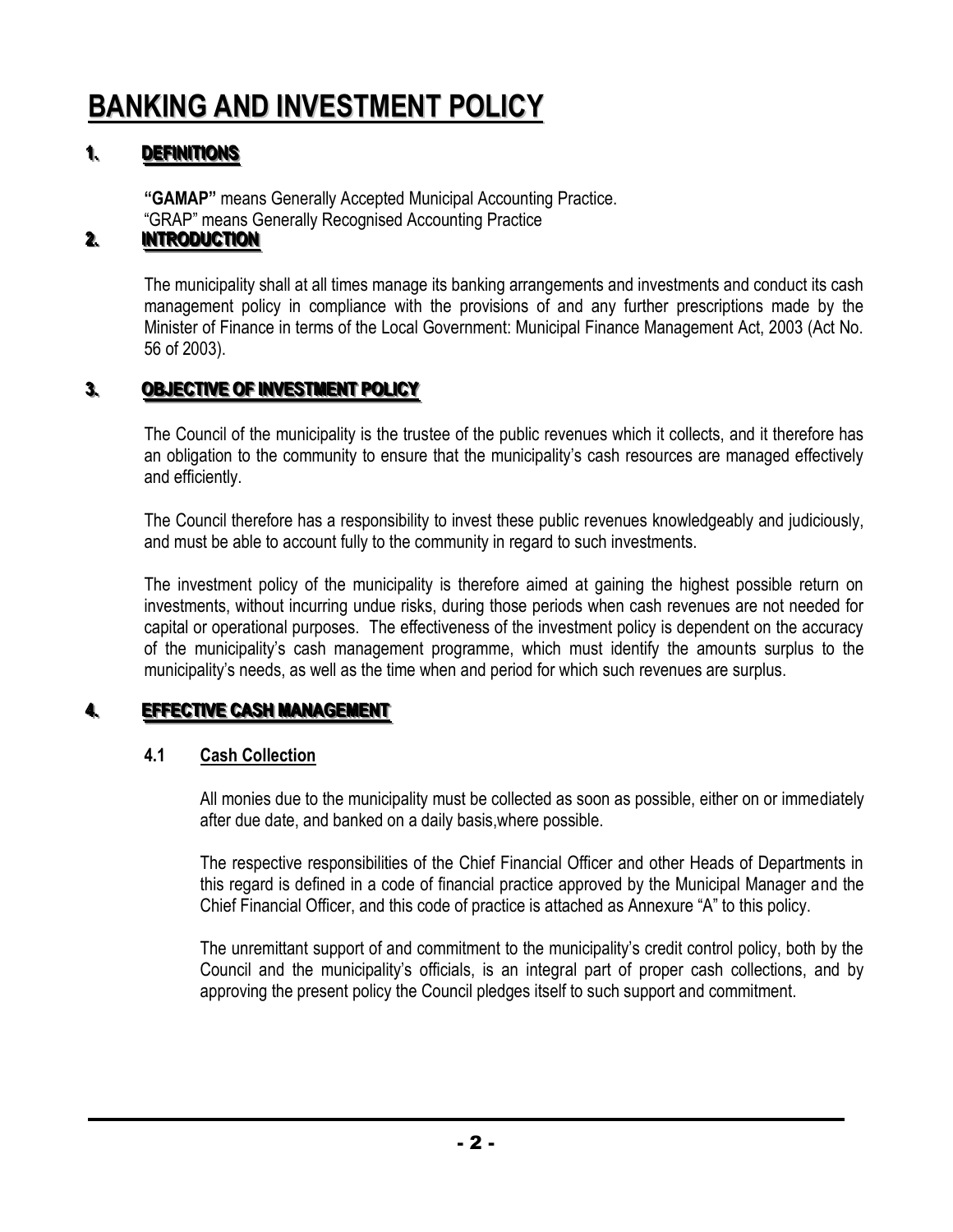## **4.2 Payments to Creditors**

The Chief Financial Officer shall ensure that all tenders and quotations invited by and contracts entered into by the municipality stipulate payment terms favourable to the municipality, that is, payment to fall due not sooner than the conclusion of the month following the month in which a particular service is rendered to or goods are received by the municipality. This rule shall be departed from only where there are financial incentives for the municipality to effect earlier payment, or where legislation specifically requires earlier payment, and any such departure shall be approved by the Chief Financial Officer before any payment is made.

In the case of small, micro and medium enterprises, where such a policy may cause financial hardship to the contractor, payment may be effected at the conclusion of the month during which the service is rendered or within fourteen (14) days of the date of such service being rendered, whichever is the later. Any such early payment shall be approved by the Chief Financial Officer before any payment is made.

Notwithstanding the foregoing policy directives, the Chief Financial Officer shall make full use of any extended terms of payment offered by suppliers and not settle any accounts earlier than such extended due date, except if the Chief Financial Officer determines that there are financial incentives for the municipality to do so.

The Chief Financial Officer shall not ordinarily process payments more than once in each calendar month, for accounts received, such processing to take place on or about the end of the month concerned. Wherever possible, payments shall be effected by means of electronic transfers rather than by cheques.

Special payments to creditors shall only be made with the express approval of the Chief Financial Officer, who shall be satisfied that there are compelling reasons for making such payments prior to the normal month end processing.

## **4.3 Management of Inventory**

Each Head of Department shall ensure that such department's inventory levels do not exceed **normal operational requirements** in the case of items which are not readily available from suppliers, and **emergency requirements** in the case of items which are readily available from suppliers.

Each Head of Department shall periodically review the levels of inventory held, and shall ensure that any surplus items be made available to the Chief Financial Officer for sale at a public auction or by other means of disposal, as provided for in the municipality's supply chain management policy.

## **4.4 Cash Management Programme**

The Chief Financial Officer shall prepare an annual estimate of the municipality's cash flows divided into calendar months in terms of the Service Delivery Budget Implementation Plan, and shall update this estimate on a weekly basis. The estimate shall indicate when and for what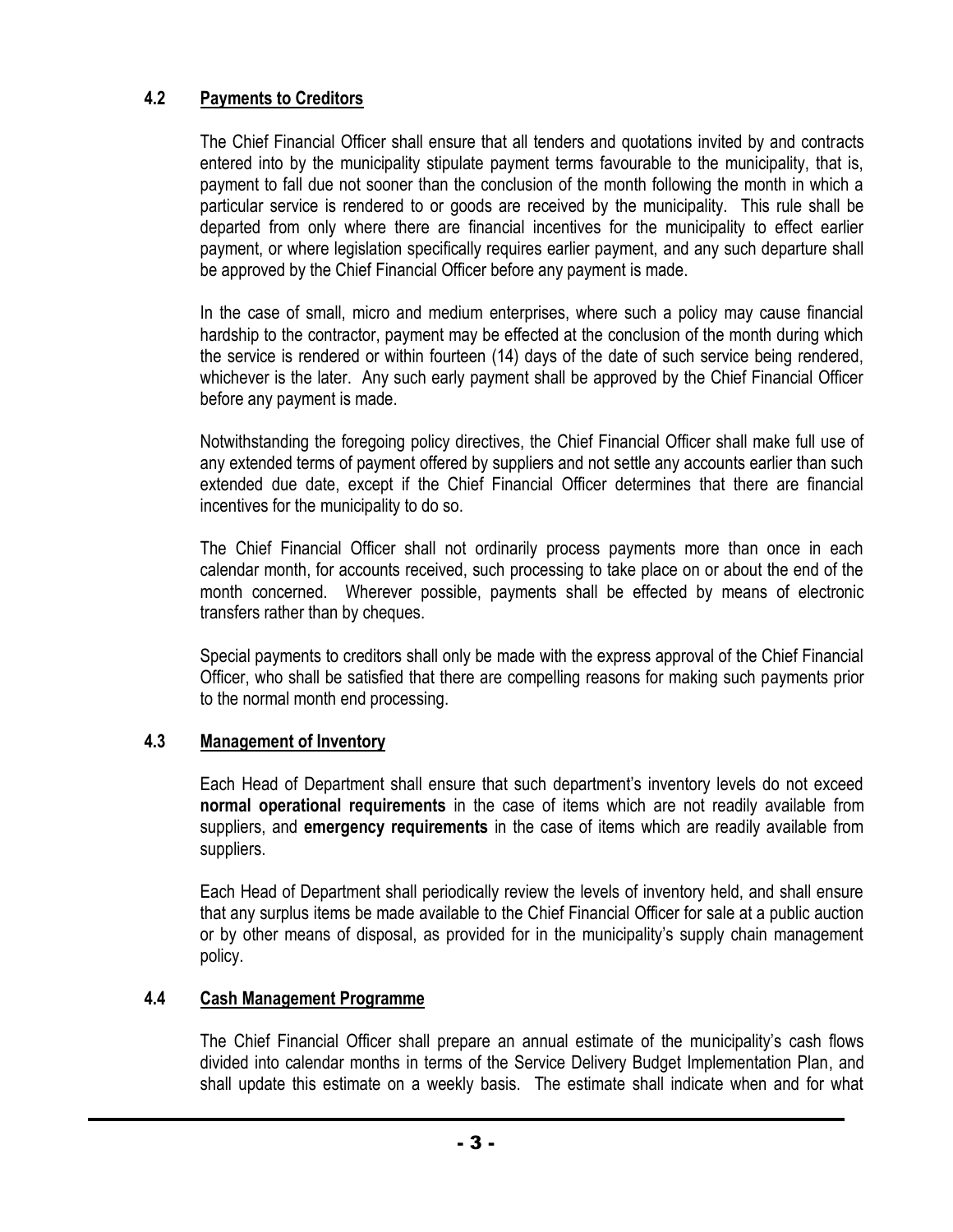periods and amounts surplus revenues may be invested, when and for what amounts investments will have to be liquidated, and when – if applicable – either long-term or short-term debt must be incurred. Heads of Departments shall in this regard furnish the Chief Financial Officer with all such information as is required, timeously and in the format indicated.

The Accounting Officer shall report to the Mayoral Committee on a monthly basis and to every ordinary Council meeting the cash flow estimate or revised estimate for such month or reporting period respectively, together with the actual cash flows for the month or period concerned, and cumulatively to date, as well as the estimates or revised estimates of the cash flows for the remaining months of the financial year, aggregated into quarters where appropriate. The cash flow estimates shall be divided into calendar months, and in reporting the Chief Financial Officer shall provide comments or explanations in regard to any significant cash flow deviation in any calendar month forming part of such report. Such report shall also indicate any movements in respect of the municipality's investments, together with appropriate details of the investments concerned.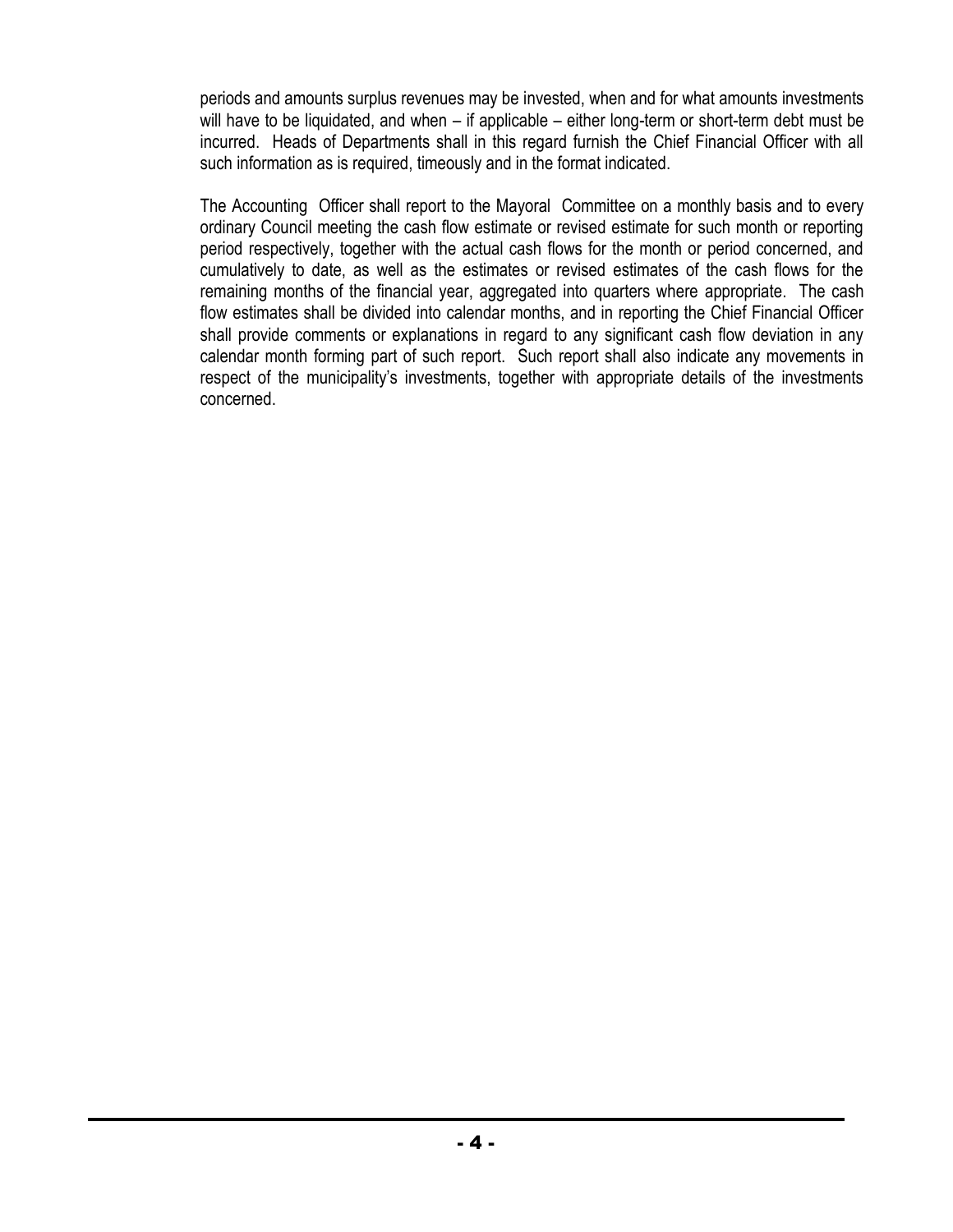#### **55. investment ethics**

The Chief Financial Officer shall be responsible for investing the surplus revenues of the municipality, and shall manage such investments in consultation with the Municipal Manager in compliance with any policy directives formulated by the Council and prescriptions made by the Minister of Finance.

In making such investments the Chief Financial Officer, shall at all times have only the best considerations of the municipality in mind, and, except for the outcome of the consultation process with the Municipal Manager, shall not accede to any influence by or interference from councilors, investment agents or institutions or any other outside parties.

Neither the Chief Financial Officer nor the Municipal Manager or any other official, may accept any gift, other than an item having such negligible value that it cannot possibly be construed as anything other than a token of goodwill by the donor, from any investment agent or institution or any party with which the municipality has made or may potentially make an investment.

#### **66. investment principles**

### **6.1 Limiting Exposure**

Where large sums of money are available for investment the Chief Financial Officer shall ensure that they are invested with more than one institution, wherever practicable, in order to limit the risk exposure of the municipality. The Chief Financial Officer shall further ensure that, as far as it is practically and legally possible, the municipality's investments are so distributed that more than one investment category is covered.

### **6.2 Risk and Return**

Although the objective of the Chief Financial Officer in making investments on behalf of the municipality shall always be to obtain the best interest rate on offer, this consideration must be tempered by the degree of risk involved. No investment shall be made with an institution where the degree of risk is perceived to be higher than the average risk associated with investment institutions. Deposits shall be made only with registered deposit-taking institutions (see 6.4 below).

### **6.3 Payment of Commission**

Every financial institution with which the municipality makes an investment must issue a certificate to the Chief Financial Officer in regard to such investment, stating that such financial institution has not paid and will not pay any commission and has not and will not grant any other benefit to any party for obtaining such investment.

## **6.4 Call Deposits and Fixed Deposits**

Before making any call or fixed deposits, the Chief Financial Officer, shall obtain quotations from at least three (3) financial institutions, and it shall be accepted that in seeking such quotations the Chief Financial Officer may bargain between the institutions concerned.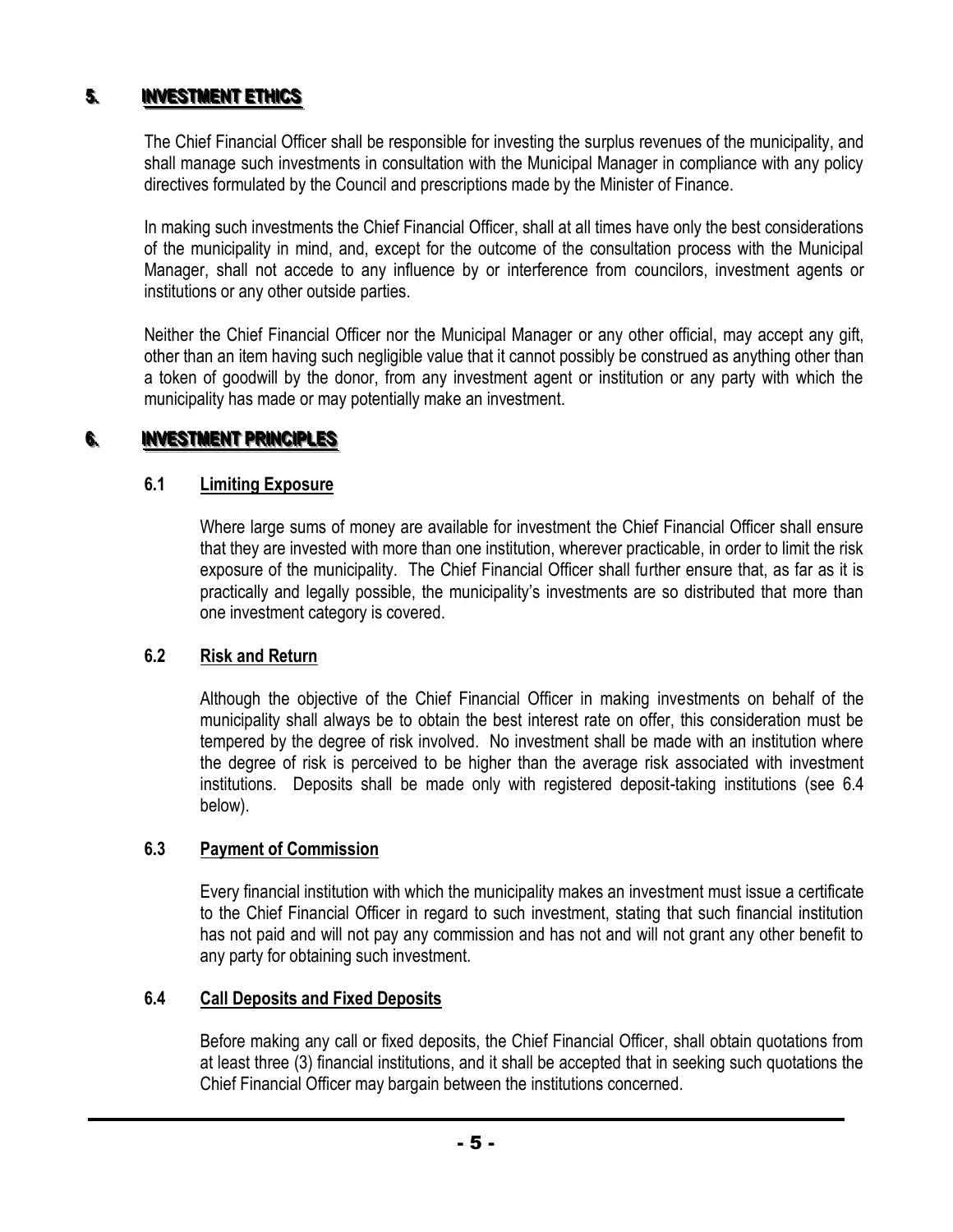Given the volatility of the money market, the Chief Financial Officer, shall, whenever necessary, request quotations telephonically, and shall record in an appropriate register the name of the institution, the name of the person contacted, and the relevant terms and rates offered by such institution, as well as any other information which may be relevant (for example, whether the interest is payable monthly or only on maturity).

Once the best investment terms have been identified, written confirmation of the telephonic quotation must be immediately obtained (by facsimile, e-mail or any other expedient means).

Any monies paid over to the investing institution in terms of the agreed investment shall be paid over only to such institution itself and not to any agent or third party. Once the investment has been made, the Chief Financial Officer shall ensure that the municipality receives a properly documented receipt or certificate for such investment, issued by the institution concerned.

### **6.5 Restriction on Tenure of Investments**

No investment with a tenure exceeding twelve (12) months shall be made without the prior approval of the Municipal Manager.

#### **77. CONTROL OVER INVESTMENTS**

The Chief Financial Officer shall ensure that proper records are kept of all investments made by the municipality. Such records shall indicate the date on which the investment is made, the institution with which the monies are invested, the amount of the investment, the interest rate applicable and the maturity date. If the investment is liquidated at a date other than the maturity date, such date shall be indicated.

The Chief Financial Officer shall ensure that all interest properly due to the municipality is timeously received, and shall take appropriate steps or cause such appropriate steps to be taken if interest is not fully or timeously received.

The Chief Financial Officer shall ensure that all investment documents and certificates are properly secured.

#### **88. 2. OTHER EXTERNAL INVESTMENTS**

From time to time it may be in the best interests of the municipality to make longer-term investments in the stock issued by the national government, Eskom or any other parastatal or institution, or by another municipality. In such cases the Chief Financial Officer, must be guided by the best rates of interest pertaining to the specific type of investment which the municipality requires, and to the best instrument available at the time.

No investment with a tenure exceeding twelve (12) months shall be made without the prior approval of the Municipal Manager.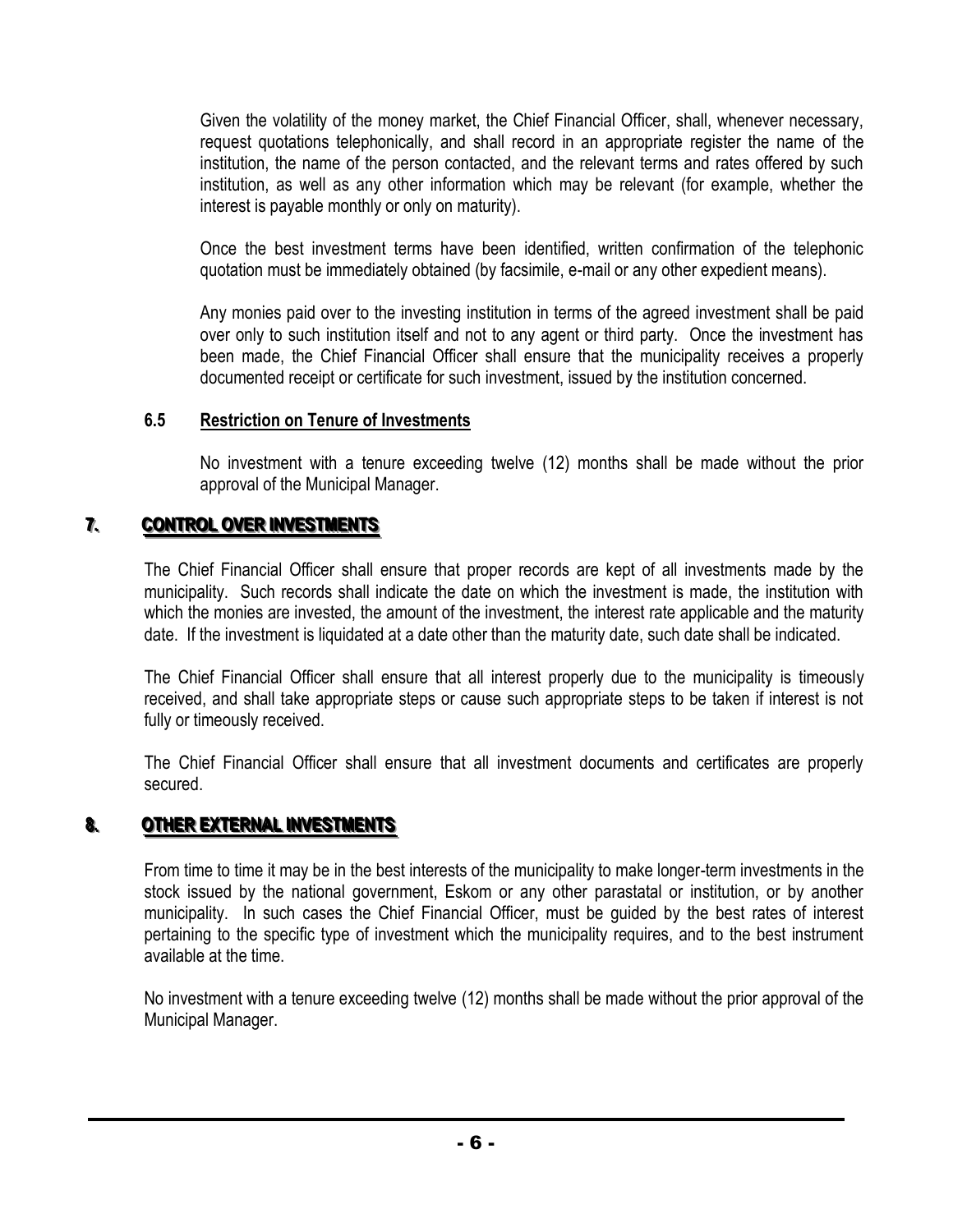#### **99. ISANKING ARRANGEMENTS**

The Municipal Manager is responsible for the management of the municipality's bank accounts, but may delegate this function to the Chief Financial Officer. The Municipal Manager and Chief Financial Officer are authorised at all times to sign cheques and any other documentation associated with the management of such accounts. The Municipal Manager, in consultation with the Chief Financial Officer, is authorised to appoint two (2) or more additional signatories in respect of such accounts, and to amend such appointments from time to time.

The Municipal Manager shall invite tenders for the placing of the municipality's bank accounts in terms of the Supply Chain Management Policy.

#### **10 RAISING OF DEBT**

The Municipal Manager is responsible for the raising of debt, but may delegate this function to the Chief Financial Officer, who shall then manage this responsibility in consultation with the Municipal Manager. All debt shall be raised in strict compliance with the requirements of the Local Government : Municipal Finance Management Act, 2003, and only with the prior approval of the Council.

Long-term debt shall be raised only to the extent that such debt is provided for as a source of necessary finance in the capital component of the approved annual budget or adjustments budget.

Short-term debt shall be raised only when it is unavoidable to do so in terms of cash requirements, whether for the capital or operating budgets, or to settle any other obligations, and provided the need for such short-term debt, both as to extent and duration, is clearly indicated in the cash flow estimates prepared by the Chief Financial Officer. Short-term debt shall be raised only to anticipate a certain longterm debt agreement or a certain inflow of operating revenues.

#### **1111. .. I INVESTMENTS FOR THE REDEMPTION OF LONG-TERM LIABILITIES**

In managing the municipality's investments, the Chief Financial Officer shall ensure that sufficient funds are made available for the payment of loans.

#### **12. I INTEREST ON INVESTMENTS**

The interest accrued on all the municipality's investments shall, in compliance with the requirements of GAMAP and GRAP, be recorded in the first instance in the municipality's operating account as ordinary operating revenues, and shall thereafter be appropriated, at the end of each month, to the fund or account in respect of which such investment was made.

In the case of the external finance fund, the Chief Financial Officer may reduce the amount which must be annually invested to redeem any particular loan by the amount of interest so accrued in terms of the requirements of the Municipal Finance Management Act.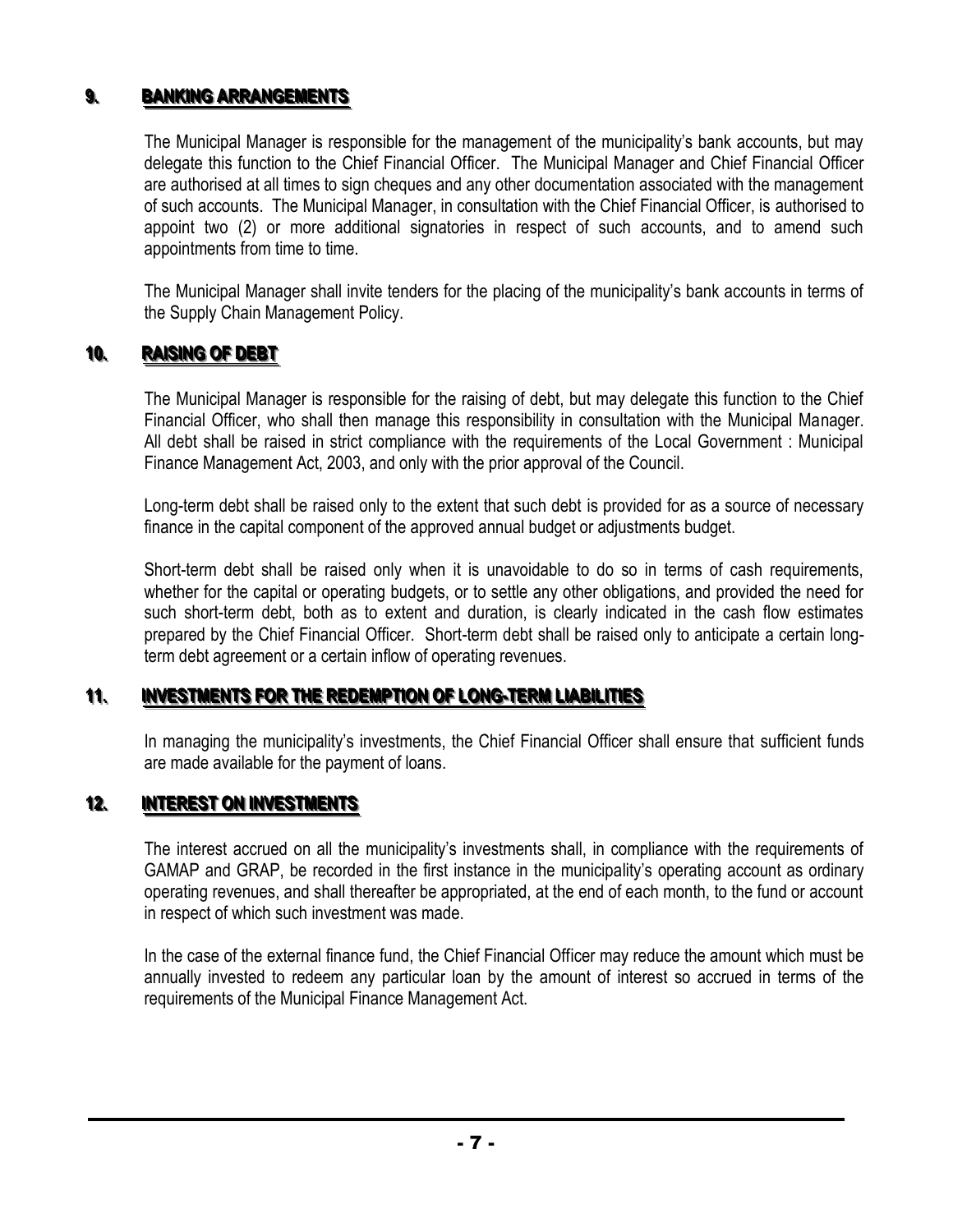# **ANNEXURE "A"**

# **CODE OF PRACTICE IN REGARD TO PAYMENTS, REVENUE COLLECTION AND STORES**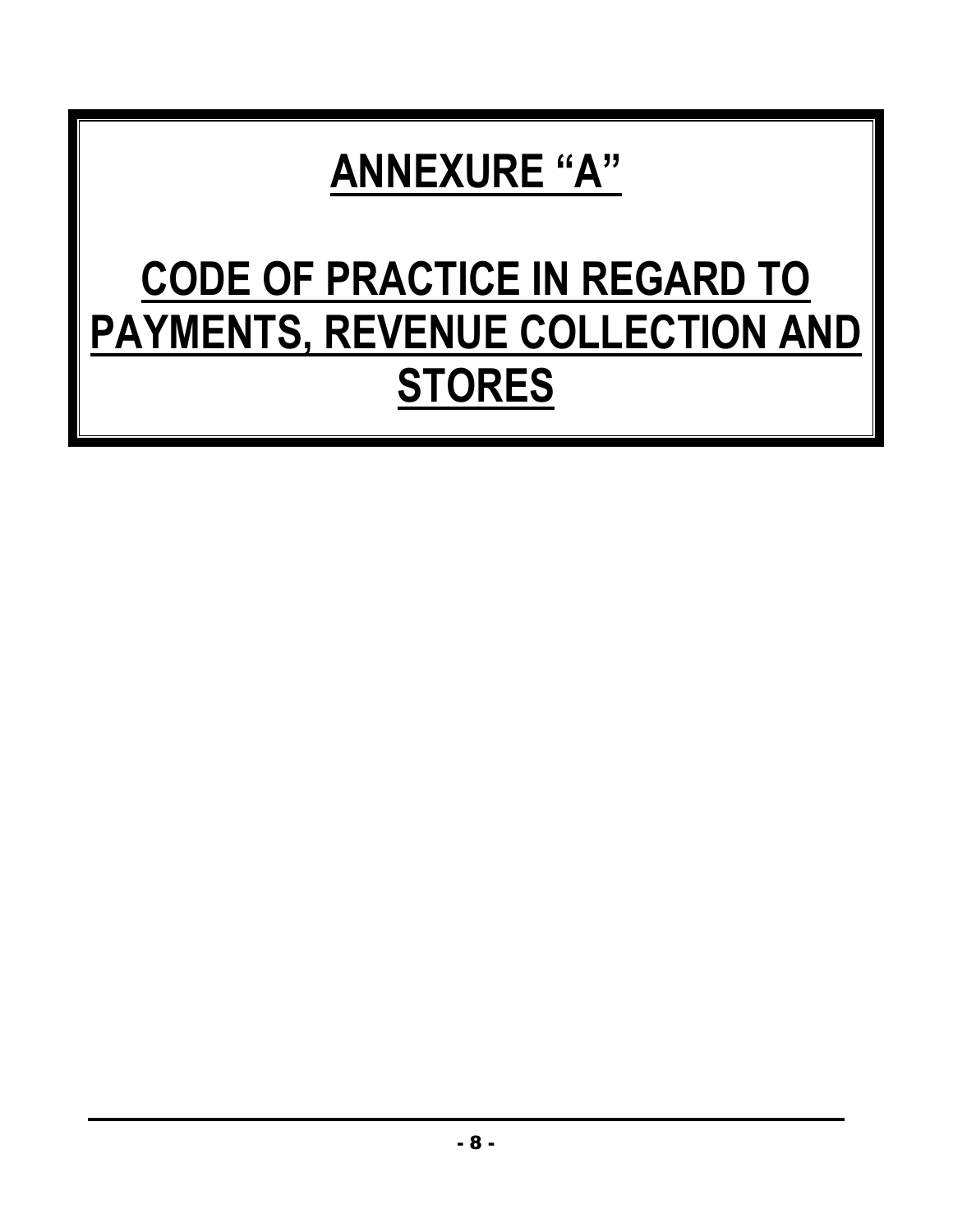## **1. STORES ADMINISTRATION**

The Chief Financial Officer shall be responsible for the proper administration of all stores. If sub-stores are established under the control of any Head of Department, such Head of Department shall be similarly responsible for the proper administration of such sub-store, and in doing so shall comply with the stock level policies as determined from time to time by the Chief Financial Officer, acting in consultation with the Head of Department concerned. No sub-store may be established without the prior written consent of the Chief Financial Officer.

## **2. CONTRACTS : MANAGEMENT OF**

Within such general buying and related procedures as the Chief Financial Officer shall from time to time determine, and further within the confines of any relevant legislation and of such rules and procedures as may be determined by the Executive Committee:-

- all buying contracts shall be administered by the Chief Financial Officer, and all payments relating to such contracts shall be authorised by the Chief Financial Officer or the Head of Department concerned; and
- all other contracts, including building, engineering and other civil contracts shall be administered by the Head of Department concerned, and all payments relating to such contracts shall be authorised by such Head of Department in accordance with the provisions of section 3 below. The Head of Department concerned shall ensure that all payment certificates in regard to contracts are properly examined and are correct in all respects – before being submitted to the Chief Financial Officer for payment.

## **3. PAYMENTS**

- **3.1** All payments, other than petty cash disbursements, shall be made through the municipality's bank account(s).
- **3.2** The Chief Financial Officer shall draw all cheques or effect electronic transfers on this account, and shall, in consultation with the Municipal Manager and with due regard to the Council's policy on banking and investments, determine the rules and procedures relating to the signing of cheques, and from time to time jointly with the Municipal Manager decide on appropriate signatories.
- **3.3** All requests for payments of whatever nature shall be submitted on payment vouchers, the format of which shall be determined by the Chief Financial Officer. Such vouchers shall be authorised in terms of such rules and procedures as are determined from time to time by the Chief Financial Officer.
- **3.4** The maximum amount and nature of petty disbursements, where not covered by the general buying procedures referred to in section 2, shall be generally determined from time to time by the Chief Financial Officer. No cash float shall be operated without the authority of the Chief Financial Officer, who may prescribe such procedures relevant to the management of such float as are considered necessary.